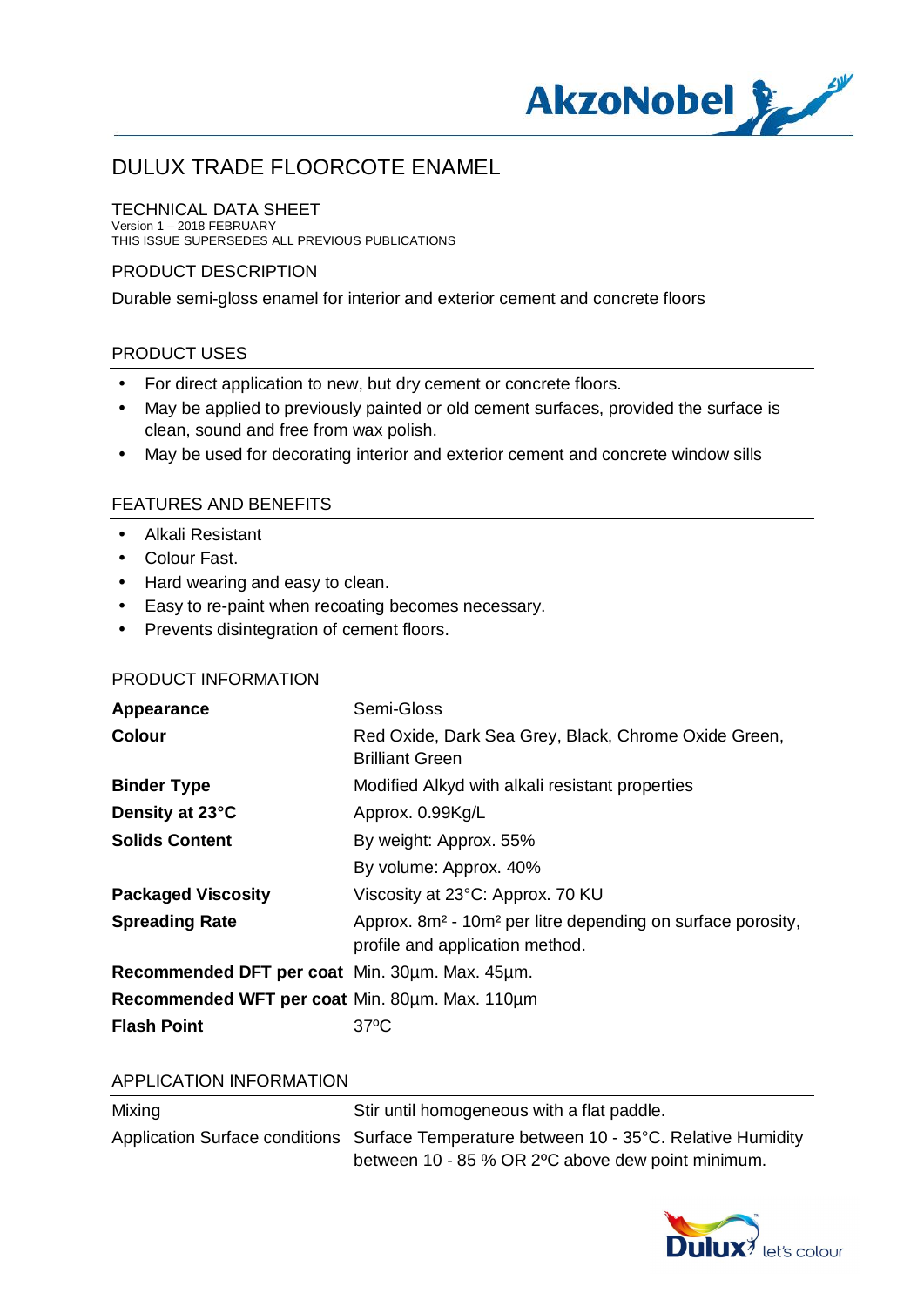

### APPLICATION INFORMATION

| Application methods   | Brush, Roller (mohair or closed foam type roller) or spay.                                                                                                                                                                                                                         |
|-----------------------|------------------------------------------------------------------------------------------------------------------------------------------------------------------------------------------------------------------------------------------------------------------------------------|
|                       | Non-skid pedestrian areas:                                                                                                                                                                                                                                                         |
|                       | Follow the cleaning and etching instructions below<br>(Surface Preparation).                                                                                                                                                                                                       |
|                       | Apply Coat 1 and, while it is still wet, sprinkle dry,<br>washed silica sand over the surface. (The sand should<br>be sifted through a 250µm sieve and retained on a<br>210um sieve. A practical spreading rate is 500 grams of<br>silica sand per square meter of painted floor.) |
|                       | The following day, sweep off any excess sand and apply<br>Coat 2 to seal the surface. Allow overnight drying again<br>before applying Coat 3.                                                                                                                                      |
| Thinner               | Thinning not recommended. Ready for use after thorough<br>stirring.                                                                                                                                                                                                                |
|                       | For spray application use Mineral Turpentine to a maximum<br>of 10% of product volume to thin product.                                                                                                                                                                             |
| <b>Drying Time</b>    | Surface dry 4 hours at 23°C.                                                                                                                                                                                                                                                       |
| <b>Recoating Time</b> | 18 hours at 23°C (Drying times will be extended during cold,<br>wet or humid conditions.)                                                                                                                                                                                          |
| Cleaning of equipment | After use, remove as much product as possible, and then<br>clean immediately with Dulux Pre-Paint Brush Cleaner<br><b>Degreaser</b> or Mineral Turpentine.                                                                                                                         |
| <b>Substrates</b>     | Suitable for cement plaster and concrete floors                                                                                                                                                                                                                                    |
| Precautions:          | Do not apply during cold (below 10°C) or wet weather.                                                                                                                                                                                                                              |
|                       | Do not apply directly to metal surfaces.                                                                                                                                                                                                                                           |
|                       | Not suitable for direct application to powdery or friable<br>surfaces whether previously painted or not.<br>Do not clean surface within 7 days of applying                                                                                                                         |
| <b>Coats Required</b> | Apply two to three finishing coats to surfaces to achieve a<br>continuous closed film and solid colour.                                                                                                                                                                            |
|                       | For non-skid pedestrian areas, three full coats will be<br>required. See "Application methods".                                                                                                                                                                                    |

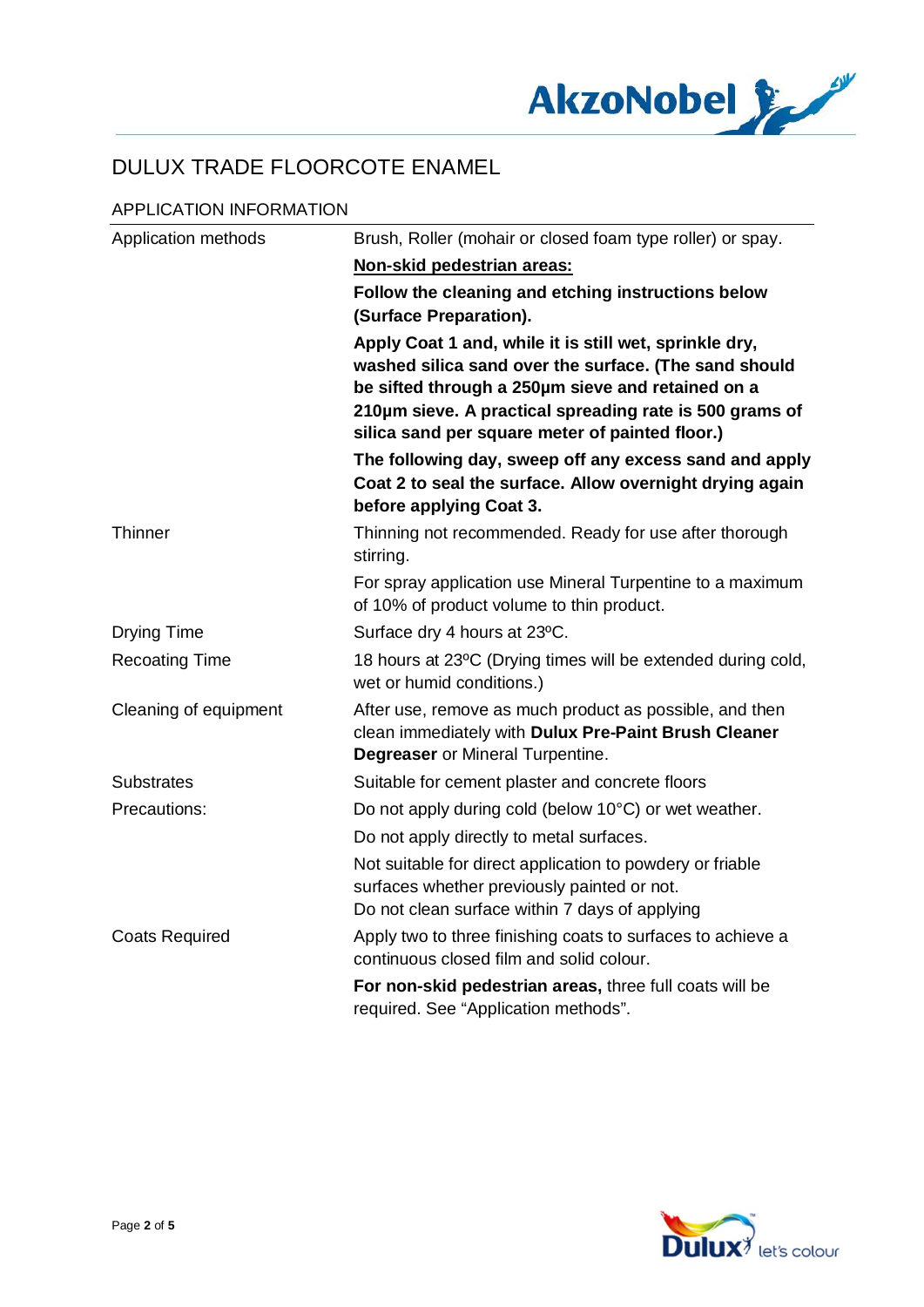

## SURFACE PREPARATION

Ensure that cement floors and freshly rendered concrete are protected by suitable damp coursing and well cured for 6 weeks before any preparation and painting is attempted, sound and free from dust, oil, grease, dirt, and debris. Surfaces must be thoroughly dry - no more than 12% moisture content.

#### NEW SURFACES

#### **New Cement Plaster, Concrete**

- Freshly rendered concrete should have dried/cured for a minimum of 6 weeks, the moisture content of the concrete should be below 12% before any preparation and painting is attempted.
- It is recommended that fresh plaster should be allowed one week drying for every 5mm thickness; and longer in cold or damp weather.
- Ensure the entire surface is sound and clean. Remove any plaster spills, and all loose debris from the surface, ensuring an even and clean surface.
- Acid etch concrete surface with a solution of hydrochloric acid to remove laitance, uncured cement, etc. as follows:
	- ü On steel or power floated concrete (very smooth), use one volume hydrochloric acid to two volumes water. More than one application may be necessary to achieve a paintable surface.
	- ü On wood floated concrete (rough), use one volume hydrochloric acid to four volumes water.
- Allow the acid solution to react for 15 minutes and then wash away all acid with copious amounts of clean water. **N.B.** Hydrochloric acid is corrosive - please wear protective clothing, gloves, masks and eye goggles against splashes.
- Remove excess water and allow thorough drying no more than 12% moisture content.

## **Old, weathered Cement Plaster, Concrete (not previously painted)**

- Old concrete and cement surfaces which have been in use for a long time should be acid etched or thoroughly scrubbed with **Dulux Pre-Paint Brush Cleaner/Degreaser** to remove dirt, fats and oils.
- Follow with copious amounts of clean water and allow drying.
- If cement is smooth, acid etch as above.

#### SURFACE PREPARATION

#### PREVIOUSLY PAINTED SURFACES

#### **Cement Plaster, Concrete**

 All flaking paint must be removed back to a sound paint or substrate all painted surfaces should be rubbed down with abrasive paper to a matt finish to provide a profile for adhesion.

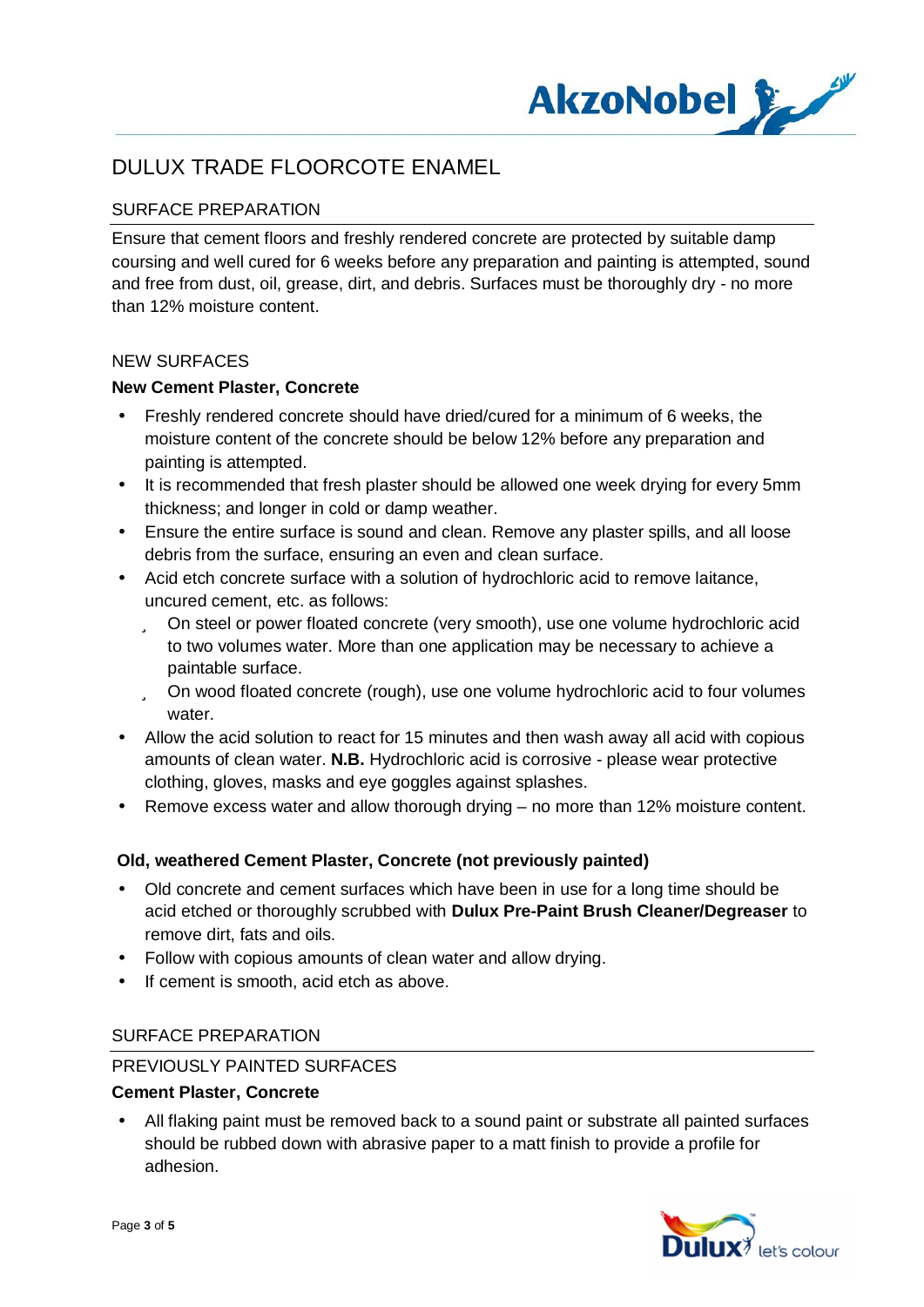

## SURFACE PREPARATION

## PREVIOUSLY PAINTED SURFACES

#### **Cement Plaster, Concrete - continue**

- Wax polish may be removed from floors by washing with mineral turpentine followed by a rinse, using a strong solution of household detergent. **N.B**. Contamination of the paint with wax polish will affect the drying properties and adhesion.
- Mould instructions. To kill lichen and algae growth, scrub with one of the following solutions: either 4:1 water/chlorine, or 4:1 water/sodium hypochlorite. Ensure that the areas are completely saturated, and allow the solution to react for a minimum of 4 hours. Rinse the complete floor surface thoroughly with clean water and allow drying.

#### HEALTH AND SAFETY INFORMATION

#### Solvent based paints are flammable.

This product contains no added lead. Avoid contact with skin or eyes. Keep out of reach of children. If accidently swallowed, seek medical advice immediately and show this container to the doctor. Dry sanding, flame cutting and/or welding of the dry paint film will give rise to dust and/or hazardous fumes. Wet sanding should be used wherever possible.

If exposure cannot be avoided by the provision of local exhaust ventilation, suitable respiratory protective equipment should be used. Do not empty into drains or watercourses.

Ensure good ventilation during application and drying. It is recommended to use suitable protective clothing and equipment. To avoid the risk of spillage, always store and transport containers in a secure upright position. Refer to Material Safety Data Sheet for complete information.

| Packaging                 | 5Lt                                                                                                                                                                                                                                                                                                                                         |
|---------------------------|---------------------------------------------------------------------------------------------------------------------------------------------------------------------------------------------------------------------------------------------------------------------------------------------------------------------------------------------|
| <b>Storage Conditions</b> | Store under cool dry conditions away from direct sunlight,<br>heat and extreme cold.                                                                                                                                                                                                                                                        |
| <b>Disclaimers</b>        | Colour references are as accurate as modern printing will<br>allow. Please refer to standard cards for an accurate<br>representation of the colour.<br>Among others, the following factors may affect final colour<br>appearance: product sheen and texture, colour and light<br>reflections, application, surface texture and preparation. |
|                           | For best colour and sheen consistency, it is advisable to use<br>containers of the same batch number, to mix different<br>batches together in a large container, or to finish in a corner<br>before starting a new container.                                                                                                               |

## ADDITIONAL INFORMATION